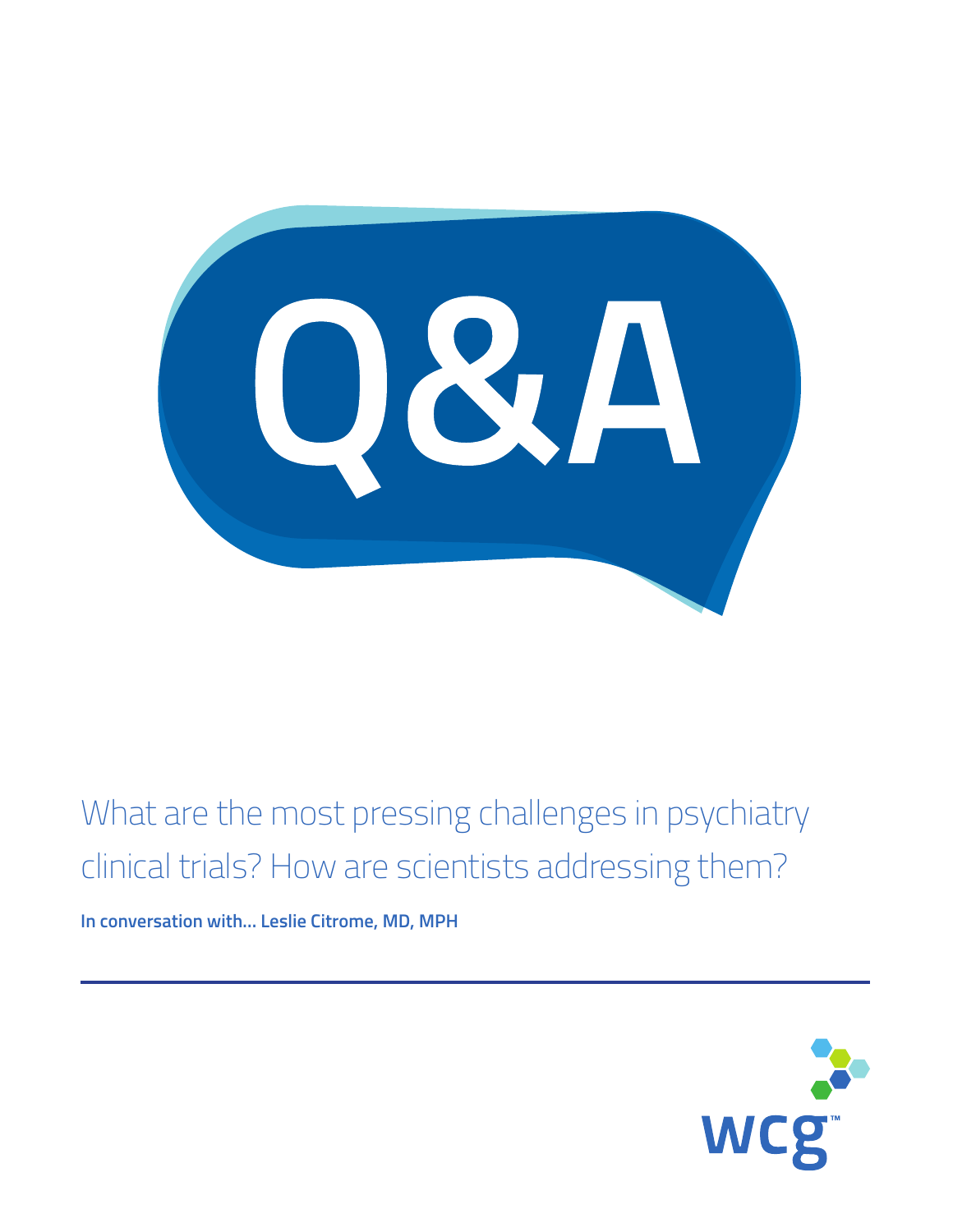**Dr. Opler : Before we begin, could you tell us about yourself, how you got into clinical research and psychiatry, and why this field matters so much to you? Q**

**A**

**A**

 **Dr. Citrome** : After graduating from my residency program, I took a clinical job at a VA hospital running the psychiatric intensive care unit; I then moved into an administrative position at a state hospital. But shortly thereafter, I realized administration wasn't for me: I wanted to do something more in the research realm.

 I joined the staff at the Nathan Kline Institute for Psychiatric Research operated by the New York State Office of Mental Health. I was hired to start up a unit; clinically, it was very similar to my prior work, but with a twist. This unit would be focused on research and evaluation of the chronically mentally ill who would find themselves admitted to a state hospital–in this case Rockland Psychiatric Center. My mentor there, Dr. Jan Volavka, taught me the ropes–how to implement a clinical trial and ultimately how to design and interpret them. I learned a tremendous amount from him. I owe him a lot–I owe my career to Dr. Volavka.

 During the nearly 20 years I spent at the Nathan Kline Institute, I learned a lot about the importance of having the right patients in the trial and using the right measures. I became fascinated by the different types of treatments that we could offer our patients–patients with schizophrenia in particular.

 **Dr. Opler : To begin, what do you see as the top challenges in clinical trials' methodologies and the conduct of trials in psychiatry? Q**

 **Dr. Citrome** : Well, the top three challenges are really quite profound. One is heterogeneity. When we say someone has schizophrenia, it's



*Leslie Citrome, MD, MPH, a member of WCG's Scientific Leadership Team, shared his insights during a recent conversation with Mark Opler, MD, PhD, chief research officer at WCG-MedAvante-ProPhase. Dr. Citrome has a private practice and is clinical professor of psychiatry and behavioral sciences at New York Medical College in Valhalla.*

The interview has been edited for clarity and length.

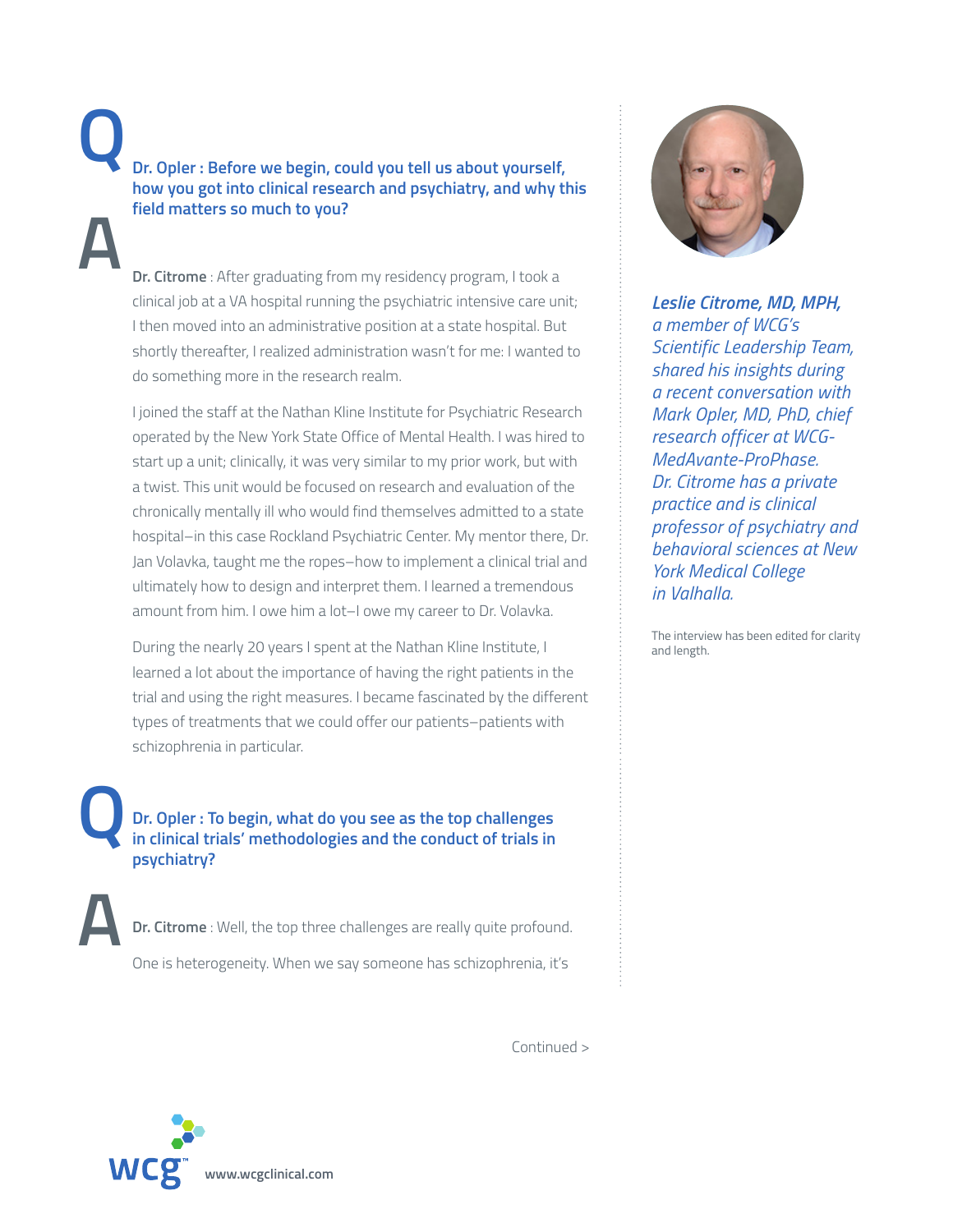not really all that precise. It's hard to assemble a group of people with a similar disease, especially when we don't know the pathophysiology. What we call schizophrenia is probably schizophrenias. I wish there were a better way to better classify these disorders so we could form more homogeneous groups to study. In the future, perhaps biomarkers would help us assemble groups of patients that are more similar than different. That's our biggest challenge in terms of formulating a clinical trial.

 Then there's the actual conduct of the clinical trial, which is also quite challenging. It has changed over the years. When I started out, it was mainly academic medical centers that conducted clinical trials either as part of their own research programs or under contract with pharmaceutical companies to develop new medicines. The academic medical center has specific priorities in advancing knowledge and not necessarily addressing the financial bottom line. Of course, it was nice to generate income to pay for support staff and soft money to pay for additional research assistants and so on, but it was quite secondary to the scientific mission of the center. But that has changed.

 Now the locus of where clinical trials are conducted for drug development is primarily in commercial endeavors- -commercial operations whose main goal is to turn a profit. That's not a bad thing, of course, and there are commercial sites there that do an excellent, high-quality job in the recruitment and conduct of a study, but I also have some concerns. If they are overextended and are spending a lot of time in diverse clinical trials, they may not develop the internal expertise to address the entity that I want to study myself.

 If I'm running a trial on schizophrenia across many different sites, I want those sites to be experienced enough to be able to do the job. The idea of different sites competing for patients makes it difficult to incentivize high-quality recruitment efforts: If sites are competing against each other to recruit as many patients as possible within a short period of time, we're going to have some problems in terms of the patients being recruited. Heterogeneity increases and we're going to have, for example, less ability to detect a signal between our intervention and placebo. That's a major challenge.

 Lastly, a challenge that I know is not going to be addressed overnight is the actual design of the clinical trial. What are you going to measure? How are you going to measure that–and how are you going to make that as accurate and valid as possible? Should it be purely a pathophysiological outcome? That's hard to do in our field, in psychiatry, and so we focused on psychopathology rather than pathophysiology, and psychopathology is not always going to address the symptoms that we're going to primarily be caring about in the day-to-day treatment of patients.

 So we're looking toward other measures that address functionality, so to speak, and how to choose which will be your primary outcome measure and which will be your secondary outcome measure. Those are big challenges as well. I think we're going to have to think through some of our outcome measures to make studies more clinically relevant to the end-user, which is the clinician.

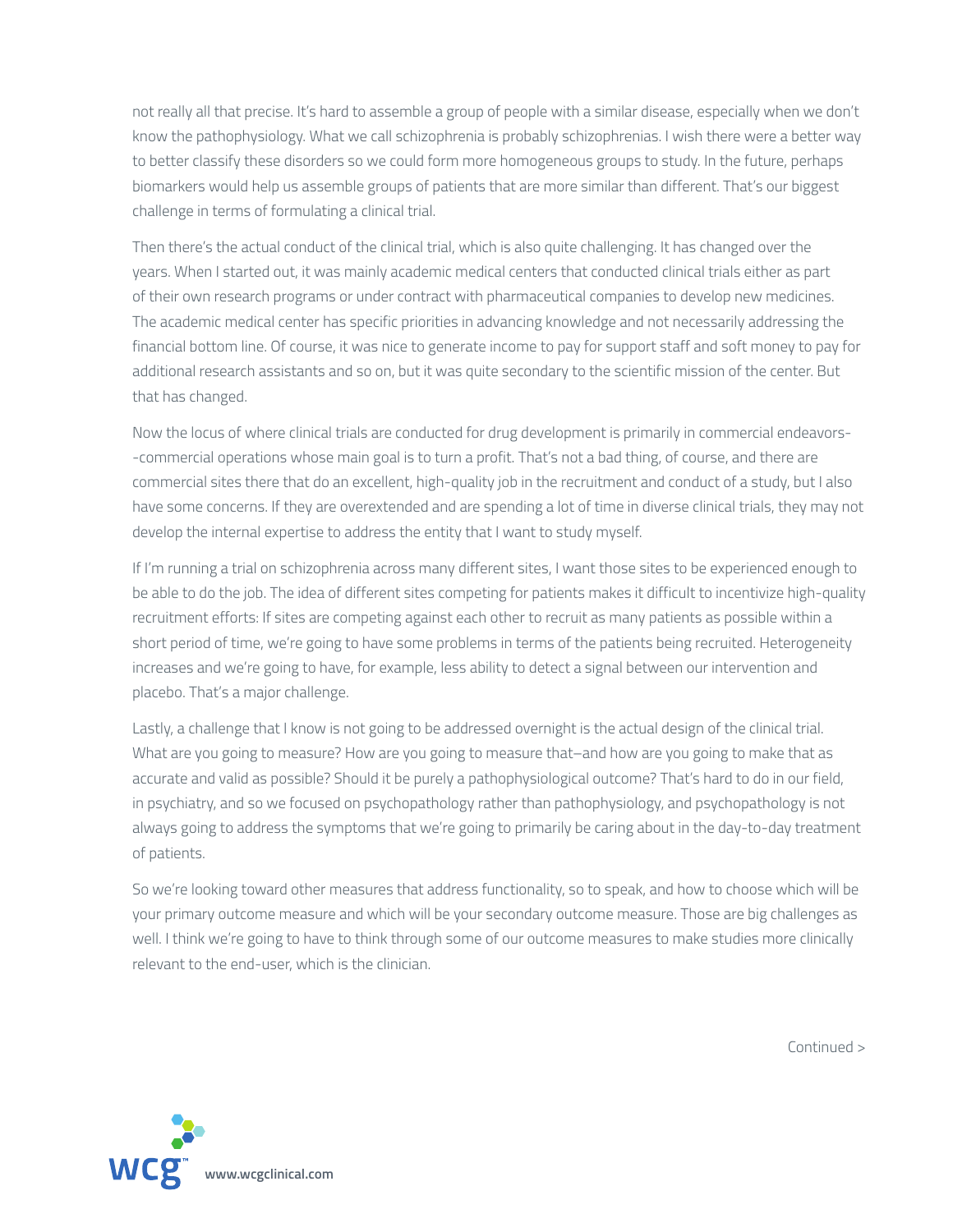**Dr. Opler : If you were in the process of starting up a clinical trial today, what are the three things would be worried about? What are the top three concerns or fears or challenges you think someone leading the study day-to-day needs to be focused on? Q A**

**Dr. Citrome** : Well, my first concern is who's doing the trial? Who am I contracting with to do the trial? Is it a group that is doing lots of different trials across a lot of diverse disease states and so on? How much attention can they pay to my individual? And if they are overextended then I'm probably going to have a rough time getting the numbers of patients that I need from that site, or quality that's high enough that it would be worthwhile. So that would be my first worry, is who am I contracting with and are they able to actually do this study in a conscientious manner and provide data that is useful?

 The other concern is the site: What degree of experience does it have in doing the measures? If the site itself is expected to do the primary outcomes measures, then I want to make sure that it can do a reasonable job, a valid job and a quality job–and that it's also amenable to training, follow-up, etc. Centralized grading can obviate some of these issues, but not completely. So that would be my other primary concern.

 **Dr. Opler : Moving from our fears to our hopes and thinking now about what's gone well: In the past 12 months, are there any developments that you're particularly excited about? Is there anything you can share with us that's happened over the last year that you feel will have a meaningful impact on the lives of our patients?**

**A**

**Q**

 **Dr. Citrome** : It's really exciting that we're starting to explore different molecules–molecular entities–that have a different mechanism of action. This addresses the heterogeneity challenge. Not everyone is the same, so not all the treatments are going to be useful. For a long time, we've relied on drugs that are very similar rather than have any substantial differences, so I'm really excited to see drugs that are being developed that have unique mechanisms of action that may help some of our patients in ways prior medicines simply did not. That's my number one area of enthusiasm right now.

**Q**

 **Dr. Opler : That's very good to hear, but it's clear from what you've said that there's still room improvement and opportunity for advancing the field. Where are the top areas we can make a difference in clinical development? Where do we need to focus our attention to move psychopharmacology forward?**

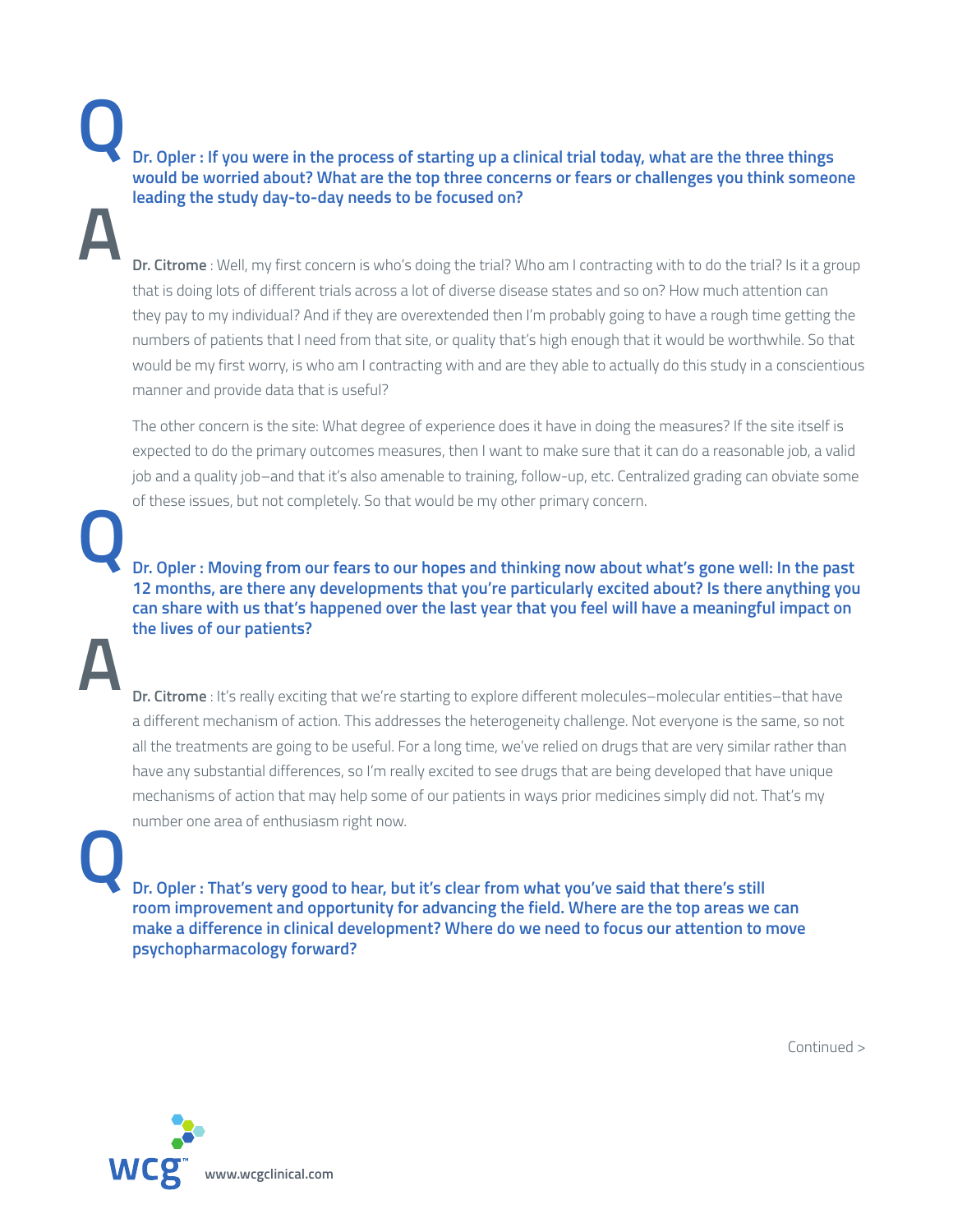**A**

**Dr. Citrome** : Well, I think we need to be very mindful about the effect sizes of the interventions we're testing. It's one thing to establish statistical significance over placebo. That's been an obsession over the years, to make sure that you've met your statistically significant threshold, but it really doesn't address the question: "Is this intervention going to be useful in the day-to day-treatment of patients?"

 Now we do have a better appreciation of what would be a minimal clinical improvement that we would state upfront that we would want to exceed, and we have better ways of expressing effect sizes that would be easily translatable to the individual clinician. For example, I've been working many years looking at the metric of "number needed to treat" and trying to use that as a way of expressing the usefulness of a medicine that has been demonstrated to be statistically significantly superior to placebo–but how much superior is it? Is it going to be relevant in a day-to-day treatment of patients? So I'm excited to see that there's a better appreciation of this and I think we'll see more of it.

 When you listen to the audio recordings or read the transcripts of the Food and Drug Administration Advisory Committee meetings, you'll hear a lot about the actual treatment effect of the intervention being proposed and whether it's significant enough to consider this drug as approvable. This is different than how we used to talk about drugs years ago, and I think pharmaceutical companies are beginning to take notice of this. They are talking more about the importance of effect size in their documents that they prepare for such a meeting; that's interesting and that's going to continue to grow.

**Q A**

## **Dr. Opler : Continuing on with predictions, what do we have to look forward to in 2019? Do you think there are going to be any surprises on the horizon?**

 **Dr. Citrome** : I think we're going to see some treatments being approved for entities that have had no treatments thus far. I'm being optimistic here, and it may not be this year or the year after, but certainly within the next five years I think we'll see treatments for psychosis associated with dementia. I think we'll see alternatives to stimulants for disorders such as binge eating disorder. I think we'll see some novel antipsychotics that principally work not by blocking dopamine detour centers but through some other mechanism; they appear to do a fine job in reducing hallucinations and delusions without some of the debilitating side effects that some of our current medicines carry. So I think there's a lot to look forward to, but it may not be overnight.